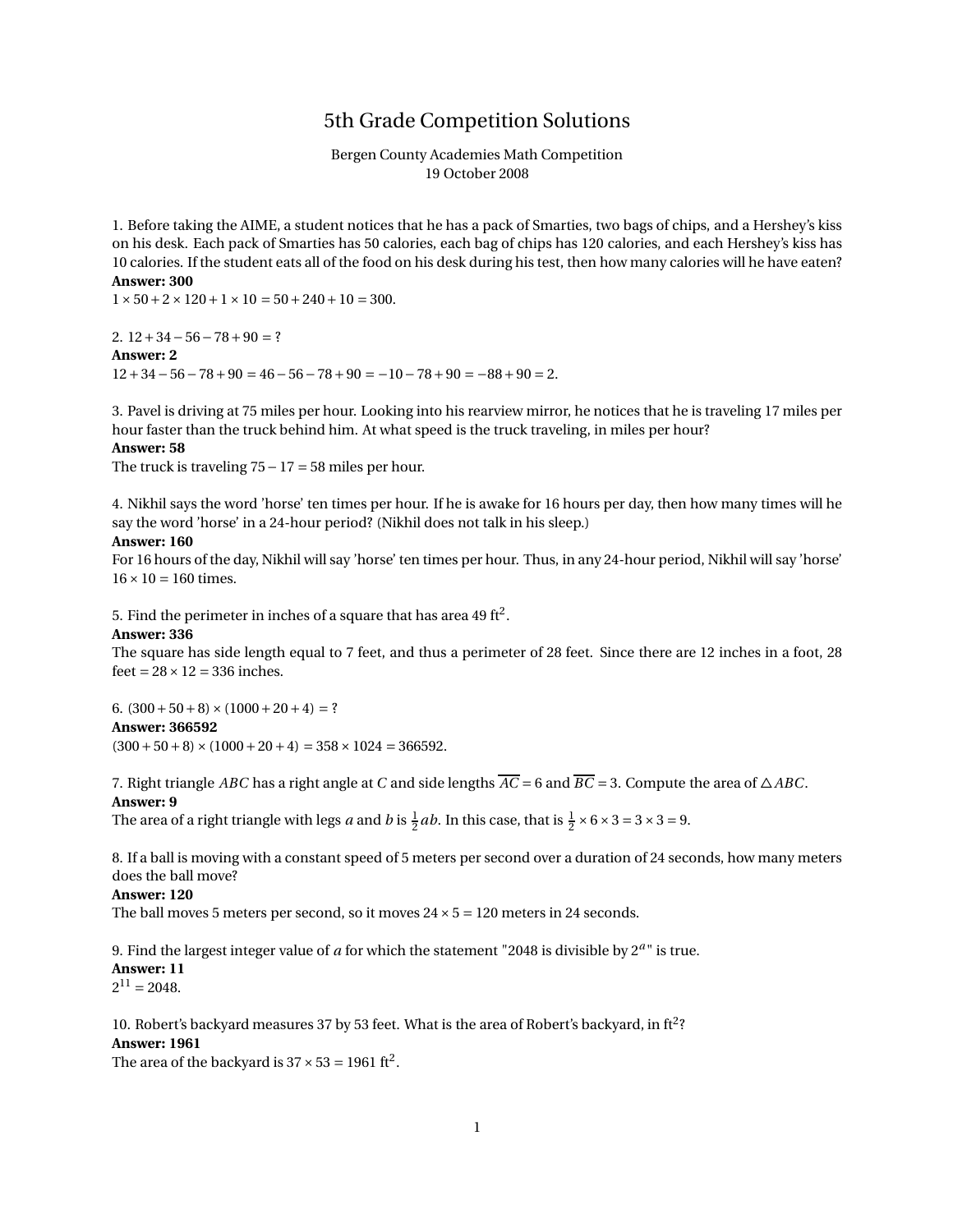11. Nikhil is playing ping pong. In a game to 15, he was losing 10-4. Then, Nikhil scored *a* more points than his opponent and won the game. What is the smallest possible value of *a*?

## **Answer: 7**

Nikhil must score exactly 11 points to win. To minimize *a*, we must maximize the number of points that Nikhil's opponent scores. This happens when his opponent scores 14 points. Thus, the minimum value of *a* is 11−4 = 7.

12. Robert's Pokemon card collection contains 9135 cards, including 289 holographic ones. Robert gives away 568 of his non-holographic cards. How many non-holographic cards does he have now?

## **Answer: 8278**

Before the transaction, Robert had 9135− 289 = 8846 non-holographic cards. So after the transaction, Robert has 8846−568 = 8278 non-holographic cards.

13. Tom has a rectangular field of dimensions 15 x 36 feet. A post must be placed no more than three feet from any other post, and each corner must have a post. What is the minimum number of posts that Tom needs to surround his field?

# **Answer: 34**

Other than the corner posts, the sides of length 36 feet have at least  $\frac{36}{3} - 1 = 12 - 1 = 11$  posts, and each of the 15 foot sides have at least  $\frac{15}{3} - 1 = 5 - 1 = 4$  posts. In all, Tom needs at least  $4 + 2 \times 11 + 2 \times 4 = 4 + 22 + 8 = 34$  posts.

14. Compute the hypotenuse of a right triangle that has legs of lengths 3 and 9.

# **Answer:** 3 $\sqrt{10}$

The Pythagorean theorem says that in <u>a right triangle wi</u>th legs *a* and *b* and hypotenuse *c*,  $a^2 + b^2 = c^2$ . So, the hypotenuse of the triangle is equal to  $\sqrt{a^2 + b^2} = \sqrt{3^2 + 9^2} = \sqrt{9 + 81} = \sqrt{90} = 3\sqrt{10}$ .

15. In how many ways can 9 be written as a sum of three different positive integers?

### **Answer: 3**

Consider the smallest of these three integers. It must be at most 2 – otherwise, the sum of the three integers would be at least  $3+4+5=12$ . When the smallest number is 2, the others must be 3 and 4. When the smallest number is 1, the others can be either 3 and 5 or 2 and 6. This makes 3 possibilities.

16. The area of  $\triangle ABC$  is 35. If  $\overline{BC} = 10$ , then find the height from *A* to  $\overline{BC}$ .

### **Answer: 7**

The area of a triangle with base *b* and height *h* is  $\frac{1}{2}bh$ . We are given that  $\frac{1}{2} \times 10 \times h = 35 \Rightarrow 5 \times h = 35 \Rightarrow h = 7$ .

17. How many ways can Ally, Brett, and Candy be lined up so that Ally is standing next to her best friend Candy? **Answer: 4**

Treat Ally and Candy as one unit. So there are two 'units,' which can be lined up in 2! ways. Now Ally can be either on the left or right of Candy, so our answer is  $2 \times 2! = 4$ .

18. If it takes Alex two seconds to type a 5-letter word, then how many seconds will it take him to type 317 5-letter words? Ignore the time it takes to type punctuation and spaces.

### **Answer: 634**

It will take Alex  $317 \times 2 = 634$  seconds to type 317 5-letter words.

19. In an auditorium, there are 6 rows of lights. Each row has 7 lights in it. If every light switch in the auditorium controls exactly three lights, then how many light switches are in the auditorium?

### **Answer: 14**

There are  $6 \times 7 = 42$  lights in the auditorium. If each switch controls exactly three lights, then there are  $42 \div 3 = 14$ switches in the auditorium.

20. The dimensions of a pool are 30 feet wide by 100 feet long by 8 feet deep. If water flows in to the pool at a rate of 150 cubic feet per minute, then how many minutes will it take for the pool to be full with water?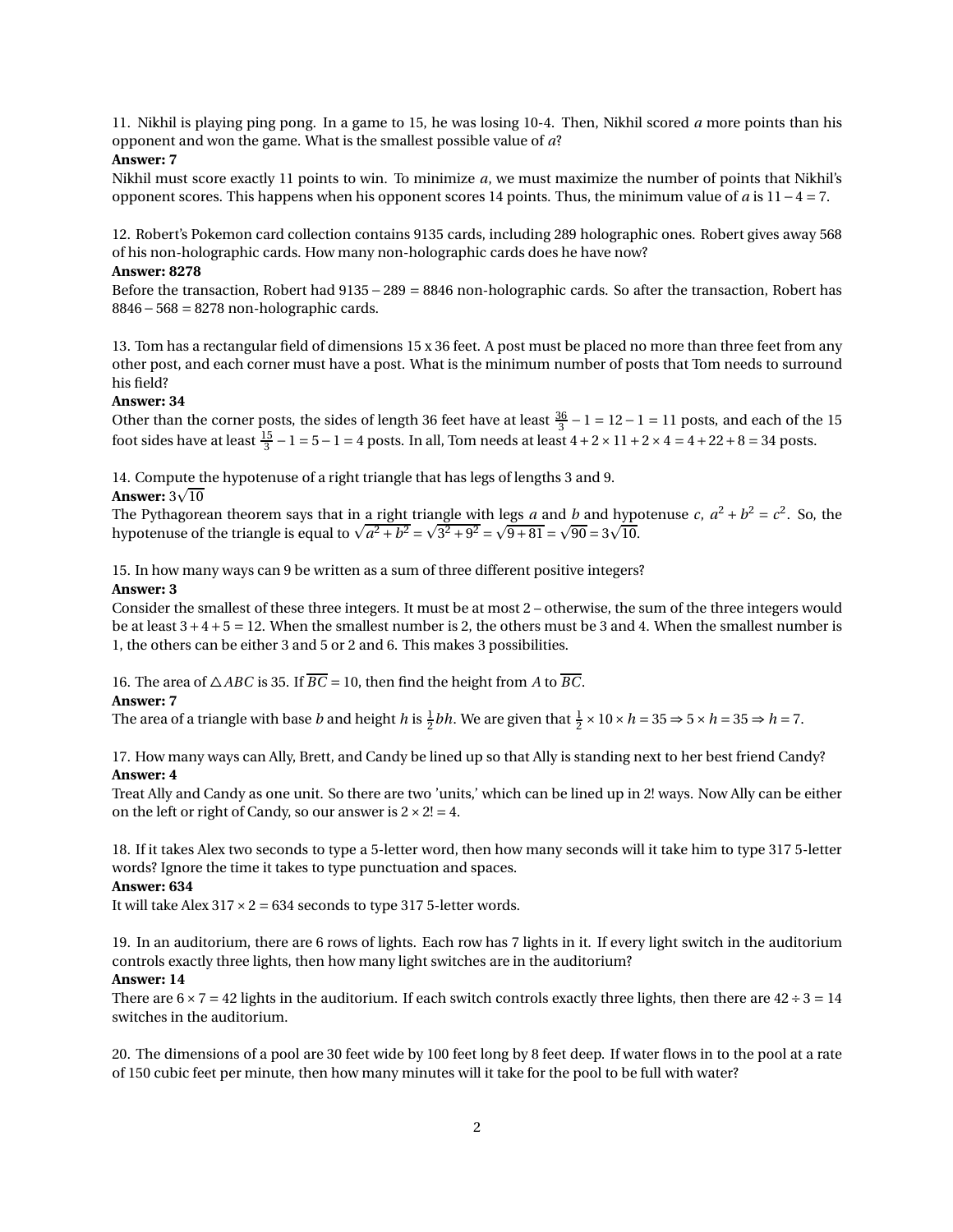### **Answer: 160**

The volume of the pool is  $30 \times 100 \times 8 = 3000 \times 8 = 24000$  ft<sup>3</sup>, so it will take  $24000 \div 150 = 160$  minutes for the pool to be filled with water.

21. What is the area of a square with a diagonal of length 8?

### **Answer: 32**

The two diagonals of the square divide the square into four congruent isosceles right triangles, each with leg length 4. The area of each of these triangles is  $\frac{1}{2} \times 4 \times 4 = 8$ , so the area of the entire square is  $4 \times 8 = 32$ .

22. Ian A. practices the French horn. If he practices 30 minutes per day from Monday to Friday and 45 minutes per day on Saturday and Sunday, then how many hours does he take to practice the French horn in 2 weeks? **Answer: 8**

During the five weekdays, Ian practices the horn for  $5 \times .5 = 2.5$  hours. On the weekends, he practices the horn for  $2 \times .75 = 1.5$  hours. Thus, in two weeks, Ian will spend  $2 \times (1.5 + 2.5) = 2 \times 4 = 8$  hours practicing the French horn.

23. The surface area of a soccer ball is two square feet. If 20% of the soccer ball is black, then what is the surface area, in square feet, of the white area on the ball?

### **Answer: 1.6**

If 20% of the soccer ball is black, then 100 − 20 = 80% of it is white. So, the area of white on the soccer ball is  $2 \times .8 = 1.6 \text{ ft}^2.$ 

24. In a sequence on integers, the first term is 1, the second and third terms are 2, the fourth, fifth, and sixth terms are 3, the next four terms are 4, and so on. What is the sum of the first 10 terms?

#### **Answer: 30**

In the first 10 terms, there is one 1, two 2's, three 3's, and four 4's. So, the sum of the first 10 terms is  $1 \times 1 + 2 \times 2 + 1$  $3 \times 3 + 4 \times 4 = 1 + 4 + 9 + 16 = 5 + 9 + 16 = 5 + 25 = 30.$ 

25. What is the volume of a square pyramid with base side length 5 and height 36?

#### **Answer: 300**

The volume of any pyramid with base area *b* and height *h* is  $\frac{1}{3}bh$ . The square base has area 5×5 = 25, so the volume of the pyramid will be  $\frac{1}{3} \times 25 \times 36 = 25 \times 12 = 300$ .

26. A group of people are trying to sit themselves in rows. If they sit in rows of two, there is one person left over. If they sit in rows of five, there are four people left over. What is the smallest possible number of people in this group? **Answer: 9**

# If there were one more person, then the group of people would be able to sit in rows of 2 and 5 without having anyone left over. So, the smallest possible number of people is one less than the first number that is divisible by 2 and 5. That means the number of people is the number one less than 10, or 9.

27. At math team, 5 bags of chips are equal to 2 cans of soda, and 7 boxes of Nerds are equal to 3 bags of chips. How many cans of soda are 105 boxes of Nerds equal to?

#### **Answer: 18**

105 boxes of Nerds are equal to  $\frac{3}{7} \times 105 = 3 \times 15 = 45$  bags of chips. 45 bags of chips are equal to  $\frac{2}{5} \times 45 = 2 \times 9 = 18$ cans of soda. The calculation can be done directly:  $105 \times \frac{3}{7} \times \frac{2}{5} = 105 \times \frac{6}{35} = 3 \times 6 = 18$ .

28. Find the area of trapezoid *ABCD* given  $\overline{AB} = 9$ ,  $\overline{CD} = 7$ , and the distance between parallel line segments  $\overline{AB}$ and *CD* is 3.

## **Answer: 24**

The area of a trapezoid with base lengths  $b_1$  and  $b_2$  and height  $h$  is  $\frac{1}{2}(b_1 + b_2)h$ . In this case, that is  $\frac{1}{2}(9 + 7) \times 3 =$  $\frac{16}{2} \times 3 = 8 \times 3 = 24.$ 

29. If Marina can correctly differentiate between Ben and Joe only  $\frac{4}{5}$  of the time, what are the chances that she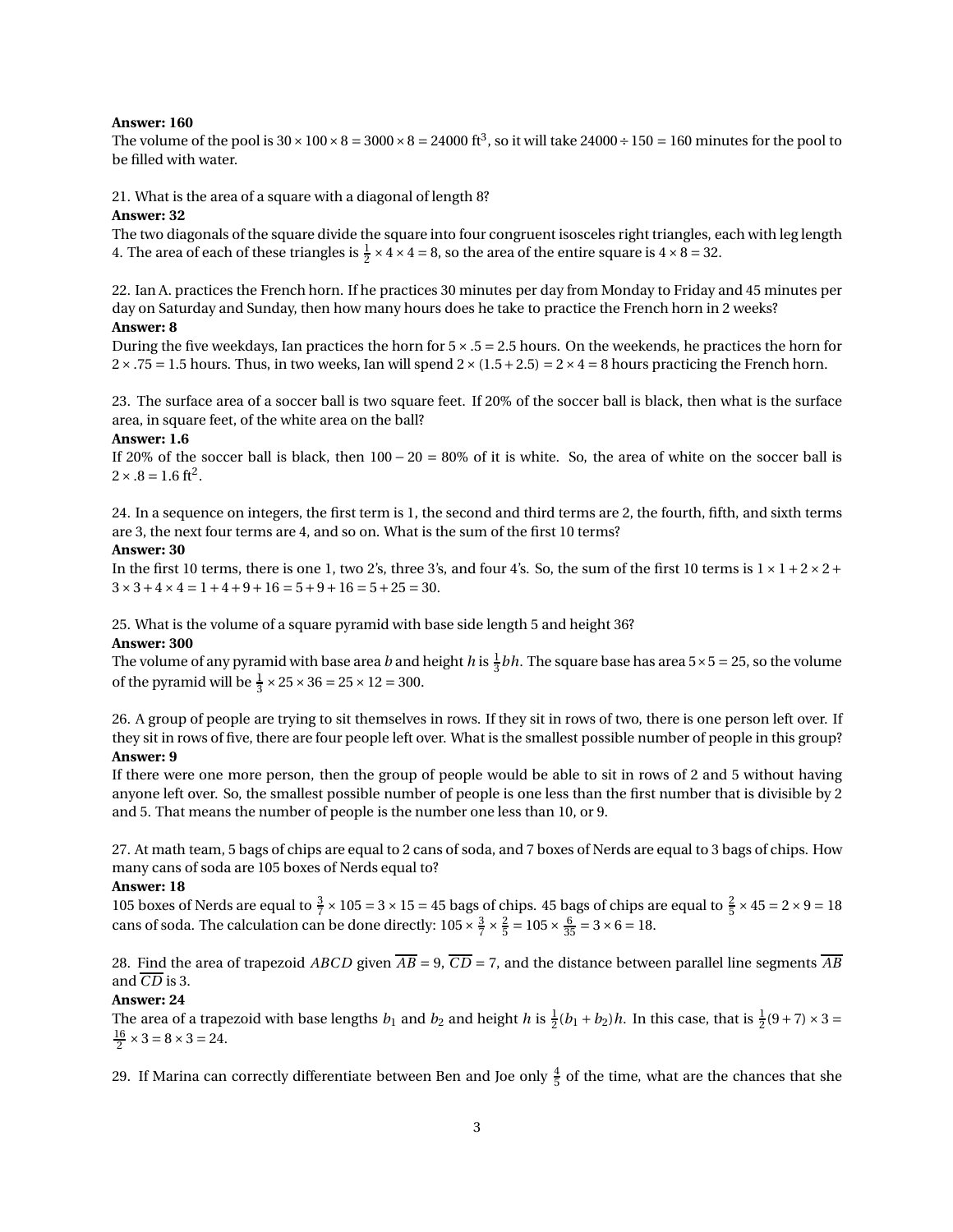correctly identifies Joe twice in a row?

# **Answer:**  $\frac{16}{25}$

The probability that she identifies Joe correctly each time is  $\frac{4}{5}$ , so the probability she identifies him correctly twice in a row is  $\frac{4}{5} \times \frac{4}{5} = \frac{16}{25}$ .

30. If 1−7*x* = 2*x*, then what is *x*?

# Answer:  $\frac{1}{9}$

Adding 7*x* to both sides, we find that  $1 = 9x$ . Now dividing by 9 on both sides, we see that  $x = \frac{1}{9}$ .

31. Given that  $n! = n(n-1)(n-2)...3 \cdot 2 \cdot 1$ , compute  $\frac{7!+6!}{5!}$ . Answer: 48  $\frac{7!+6!}{2!}$  $\frac{1}{5!}$  = 7!  $\frac{1}{5!}$  + 6!  $\frac{6!}{5!} = \frac{7 \times 6 \times 5 \times 4 \times 3 \times 2 \times 1}{5 \times 4 \times 3 \times 2 \times 1}$  $5 \times 4 \times 3 \times 2 \times 1$ <sup>+</sup> 6!  $\frac{1}{5!}$  = 7 × 6 + 6 = 42 + 6 = 48.

32. A trapezoid has bases with lengths 6 and 9, and area 105. What is the height of the trapezoid?

## **Answer: 14**

Just as before, the area of a trapezoid with base lengths  $b_1$  and  $b_2$  and height  $h$  is  $\frac{1}{2}(b_1+b_2)h$ . Setting  $\frac{1}{2}(6+9)h = 105$ , we see that  $\frac{1}{2} \times 15 \times h = 105 \Rightarrow \frac{h}{2} = 7 \Rightarrow h = 14.$ 

33. What is the distance from the point (3,2) to the point (0,6)?

### **Answer: 5**

The distance from  $(x_1, y_1)$  to  $(x_2, y_2)$  is  $\sqrt{(x_1 - x_2)^2 + (y_1 - y_2)^2}$  by using right triangles and the Pythagorean theorem. In this case, that is  $\sqrt{(3-0)^2 + (2-6)^2} = \sqrt{3^2 + (-4)^2} = \sqrt{9+16} = \sqrt{25} = 5$ .

34. Find the number of factors of 36.

### **Answer: 9**

 $36 = 2^2 \times 3^2$ . Thus, any factor of 36 will be of the form  $2^a \times 3^b$  with  $0 \le a, b \le 2$ . So, there are 3 choices for both *a* and *b*, and thus  $3 \times 3 = 9$  factors of 36.

35. How many zeroes does the number  $2^7 \times 5^4 \times 11$  end in?

### **Answer: 4**

Each zero at the end of a number corresponds to a factor of 10. Thus, the number of factors of 10 a number is divisible by is the number of zeroes it ends in. Since  $2^7 \cdot 5^4 \cdot 11 = 10^4 \times 2^3 \times 11$ , it will end in 4 zeroes.

36. 
$$
\frac{(27^3)^{\frac{5}{9}}}{27} = ?
$$
  
Answer: 9  

$$
\frac{(27^3)^{\frac{5}{9}}}{27} = \frac{27^{\frac{5}{3}}}{27} = 27^{\frac{5}{3}-1} = 27^{\frac{2}{3}} = (3^3)^{\frac{2}{3}} = 3^2 = 9.
$$

37.  $f(x)$  is a function such that  $f(1) = 1$  and  $f(2n + 1) = f(n) + 1$ . For example,  $f(3) = f(2 \cdot 1 + 1) = f(1) + 1 = 2$ . Compute  $f(127)$ .

### **Answer: 7**

If  $f(2^a - 1) = k$ , then by the given condition,  $f(2(2^a - 1) + 1) = f(2^a - 1) + 1 \Rightarrow f(2^{a+1} - 1) = k + 1$ . It is given that  $f(2^1 - 1) = 1$ . Thus,  $f(127) = f(2^7 - 1) = 6 + f(2^1 - 1) = 6 + f(1) = 7$ .

38. What is the degree measure of each angle in a regular hexagon?

### **Answer: 120**

By drawing three non-intersecting diagonals of the hexagon, one can see that it is made up of 4 triangles, so the angles in any hexagon sum to  $4 \times 180 = 720$  degrees. In a regular hexagon, each of the six angles are equal, so each measures  $720^o \div 6 = 120^o$ .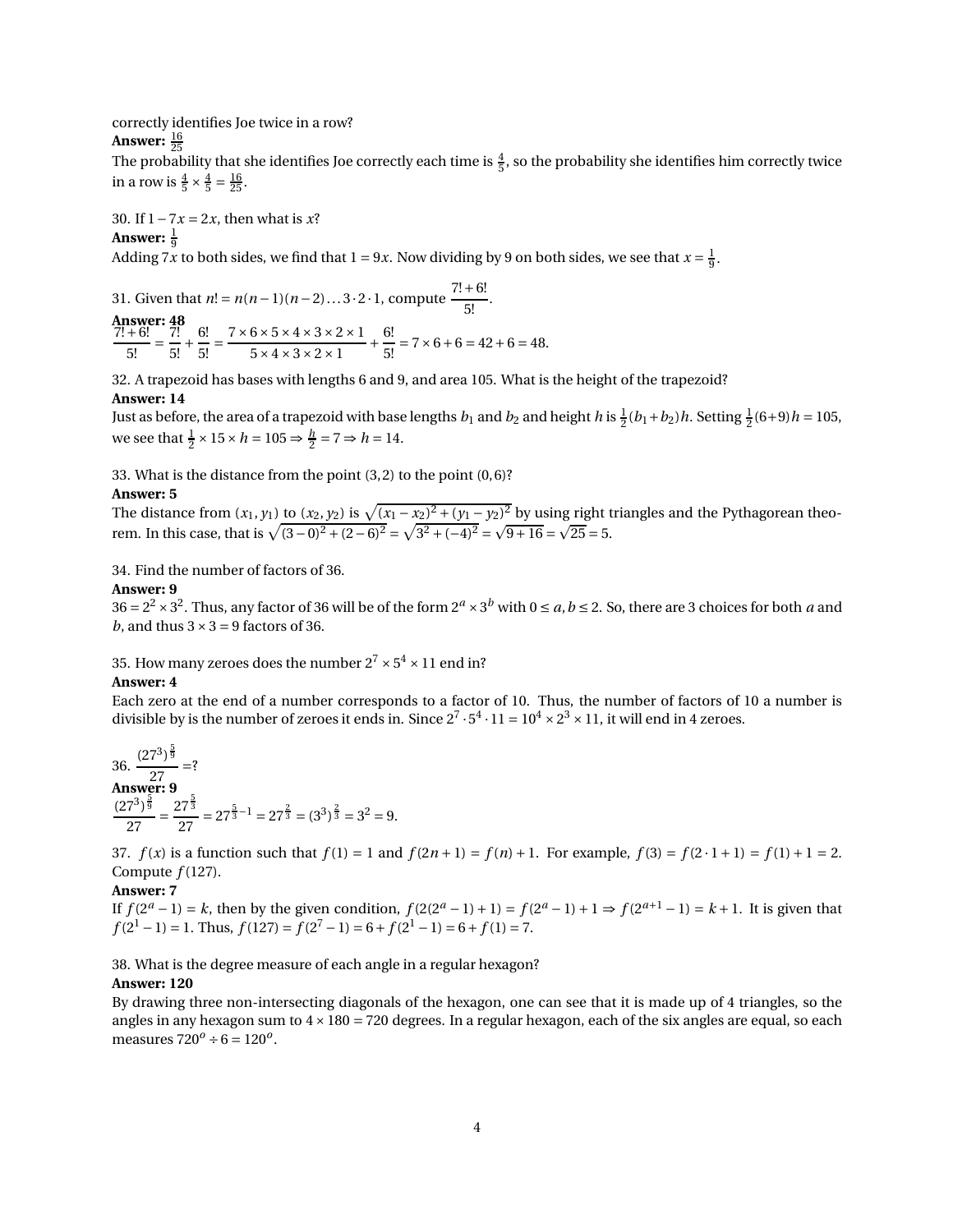39. For what value(s) of *x* does  $\frac{x^2-4}{x^2-2}$  $\frac{x-2}{x-2} = 0$ ? **Answer: –2**  $x^2 - 4$  $\frac{x^2 - 4}{x - 2} = \frac{(x + 2)(x - 2)}{x - 2}$  $\frac{2}{x-2} = x+2 = 0 \Rightarrow x = -2.$ 

40. Three cups of a mixed drink are made by mixing two cups of cranberry juice with one cup of carbonated water. To this mixture, one more cup of cranberry juice and one more cup of carbonated water are added. What percentage of the drink is now carbonated water?

### **Answer: 40**

There are now five cups of the drink, two of which are carbonated water, so the percentage of carbonated water is  $2 \div 5 \times 100\% = 40\%.$ 

41. How many integers less than 50 have exactly 2 distinct prime factors?

### **Answer: 23**

Instead of counting the number of numbers with 2 prime factors, we will count the number of numbers with more or less than 2 prime factors. One number (1) has no prime factors. The numbers 2, 3, 5, 7, 11, 13, 17, 19, 23, 29, 31, 37, 41, 43, 47 are all prime and thus have exactly one prime factor. There are 15 of them. Also, the powers of primes that are less than 50, which are 4, 8, 16, 32, 9, 27, 25, and 49, have exactly one prime factor also. There are 8 of them. The numbers  $2\times3\times5=30$  and  $2\times3\times7=42$  are the only ones less than 50 with three distinct prime factors. There are no numbers less than 50 with four or more distinct prime factors. So our answer is 49−1−15−8−2 = 49−26 = 23.

42. Nikhil is writing the page numbers in a book that has 102 pages. After a certain page number, Nikhil notices that he has written the same number of digits as he still has to write in order to finish numbering all 102 pages. What page number is this?

### **Answer: 54**

Nikhil must write  $9 \times 1 + 90 \times 2 + 3 \times 3 = 9 + 180 + 9 = 198$  digits since there are 9 one-digit numbers, 90 two-digit numbers, and 3 three-digit numbers from 100 to 102. So, he will be halfway done after writing  $198 \div 2 = 99$  page numbers. This happens on a two-digit page number; in fact, it happens on the  $\frac{99-9}{2}$  = 45<sup>*th*</sup> two-digit page number, which is  $9 + 45 = 54$ .

43. Jae's mom wants to buy a pair of pants that costs \$50. When she gets to the register, she finds out that the store is having a 10% discount. On top of this, she presents a %20 coupon to the cashier. How many dollars does Jae's mom end up paying for the pants?

### **Answer: 36**

Because of the discount, the price of the jeans is reduced to  $50 \times .9 = $45$ . Then, after using the coupon, the price of the jeans is reduced to  $45 \times .8 = $36$ .

44. On a football field, there are 15 blades of grass per square inch. If a football field measures 360 feet by 160 feet, then there are *n* blades of grass on the entire field. Find the leftmost three non-zero digits of *n*. **Answer: 124**

There are  $360 \times 160 = 57600$  square feet on the field. Also, there are  $12^2 = 144$  square inches in a square foot, so there are  $144 \times 15 = 2160$  blades of grass per square foot. Finally, there are  $57600 \times 2160 = 124416000$  blades of grass on the entire field, and the answer is 124.

45. Compute  $i^{2008} - i^{2006}$ , given  $i = \sqrt{-1}$ . **Answer: 2** Since  $i = \sqrt{-1}$ , we have  $i^2 = -1$ ,  $i^3 = i^2 \times i = -i$ , and  $i^4 = i^2 \times i^2 = (-1)^2 = 1$ . So  $i^{2008} - i^{2006} = (i^4)^{502} - (i^4)^{501} \times i^2 =$  $(1)^{502} - (1)^{501} \times (-1) = 1 - (-1) = 2.$ 

46. Find two positive whole numbers *a* and *b*, both greater than 1, so that *ab* −1 is the product of two consecutive positive integers and  $a + b$  is as small as possible. Express your answer as the ordered pair  $(a, b)$  where  $a < b$ . **Answer: (3,7)**